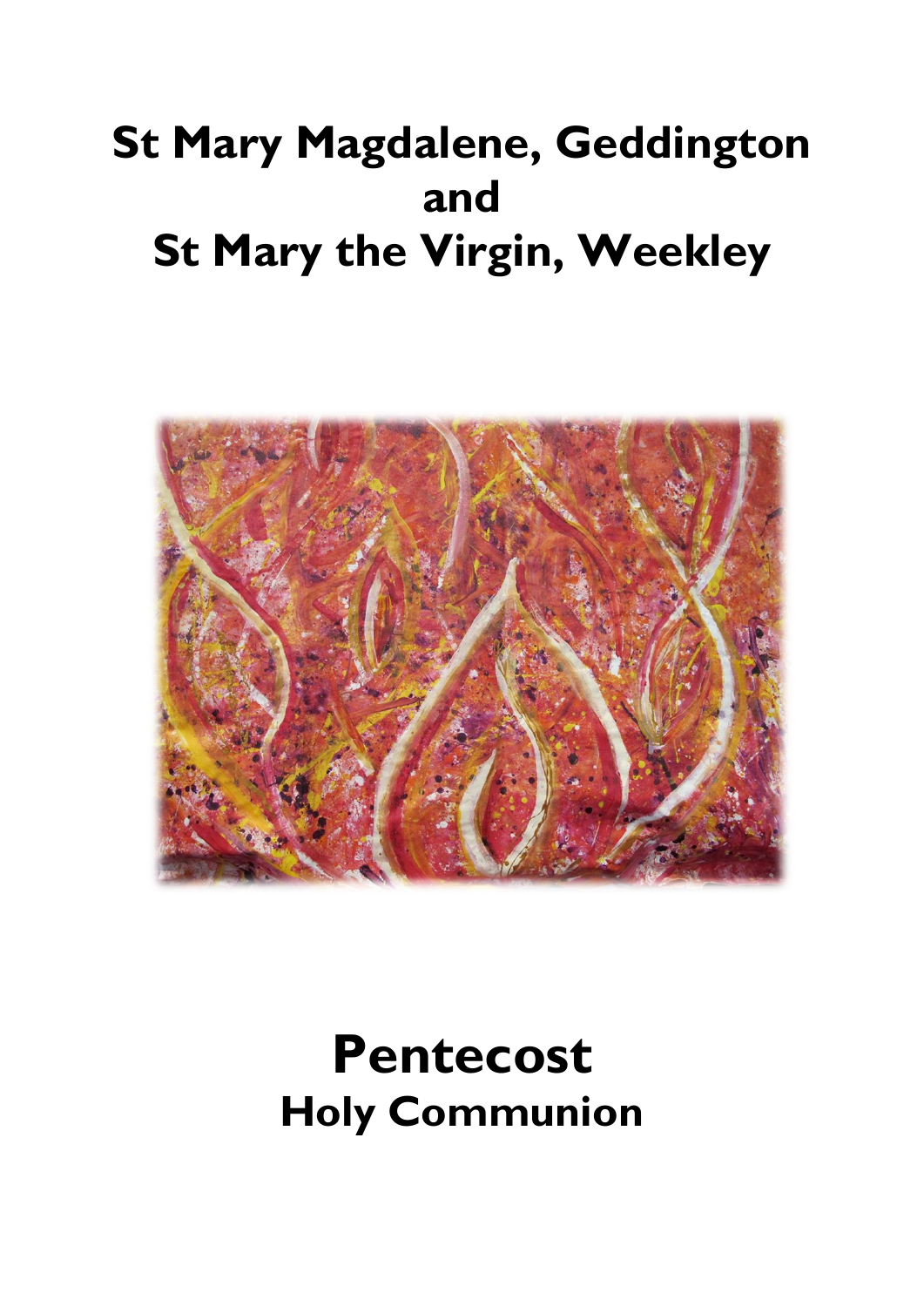## *Pentecost*

The Day of Pentecost marks fifty days since Easter Day and brings the Easter season to an end. It is a major feast of the Church's year when Christians recall how God's Holy Spirit was given to the disciples after Jesus' ascension, empowering them to begin the work of making disciples of all nations.

On the day of Pentecost, as God's Spirit filled the hearts of Jesus' followers, they miraculously started praising God in every possible language, languages they could not previously speak. And the crowd, who were from all around the region and spoke many languages said: "We hear them declaring the wonders of God in our own languages!

**You are invited to join in all the words in bold.**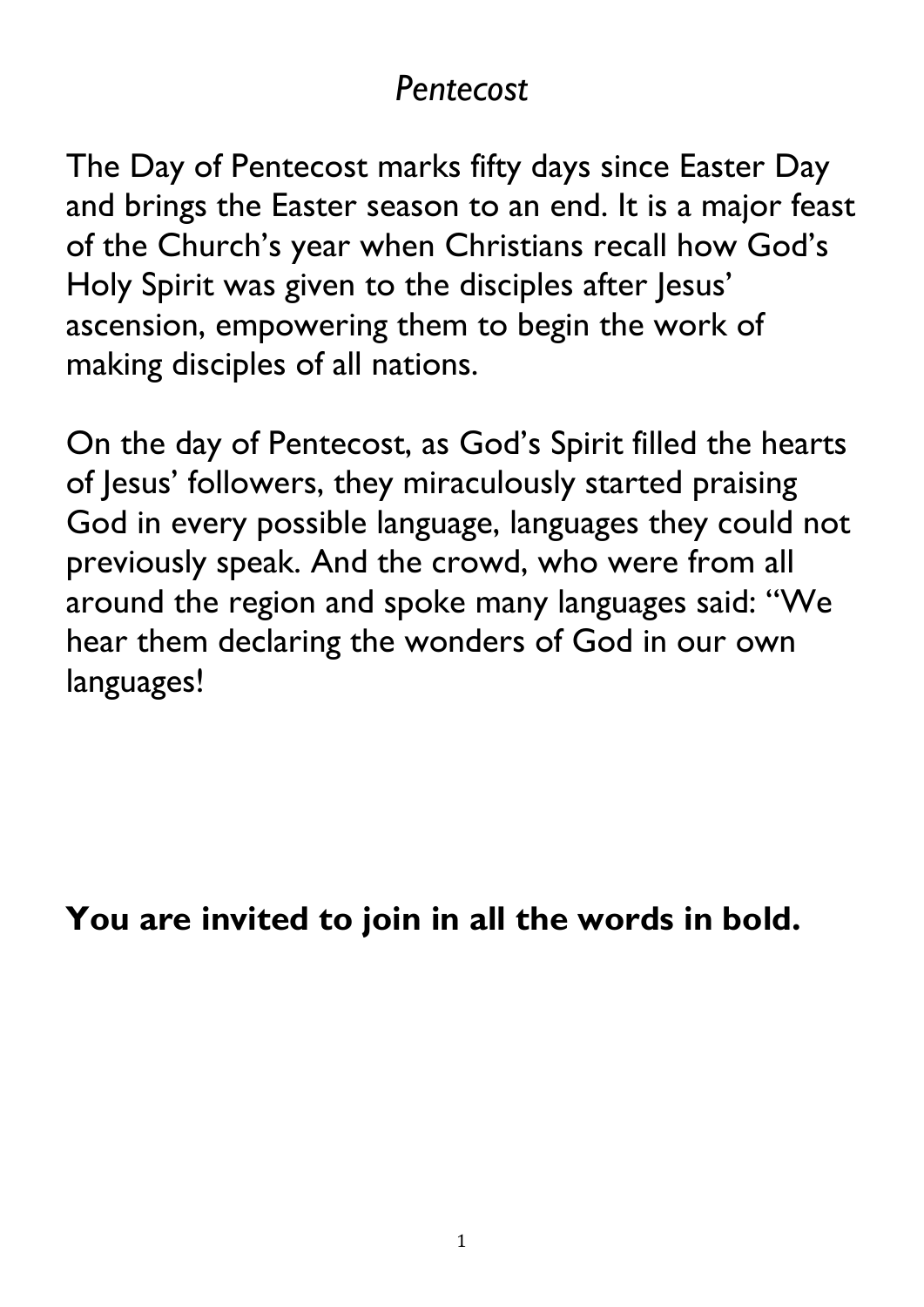## *Welcome*

*The Greeting*

Grace, mercy and peace from God our Father and the Lord Jesus Christ be with you. **And also with you.**

We have walked with Jesus through his journey of love. We have faced the agony of his suffering and death on a cross. We have rejoiced at his bursting free from the bonds of death. We have enjoyed his risen presence with us and his revelation of himself through the breaking of bread. And now, with the followers of his own time, we await the coming of the promised Holy Spirit, his gift to his people, through whom we make Christ known to the world.

As we wait in silence, **fill us with your Spirit.**  As we listen to your word, **fill us with your Spirit.**  As we worship you in majesty, **fill us with your Spirit.**  As we long for your refreshing, **fill us with your Spirit.**  As we long for your renewing, **fill us with your Spirit.**  As we long for your equipping, **fill us with your Spirit.** As we long for your empowering, **fill us with your Spirit.**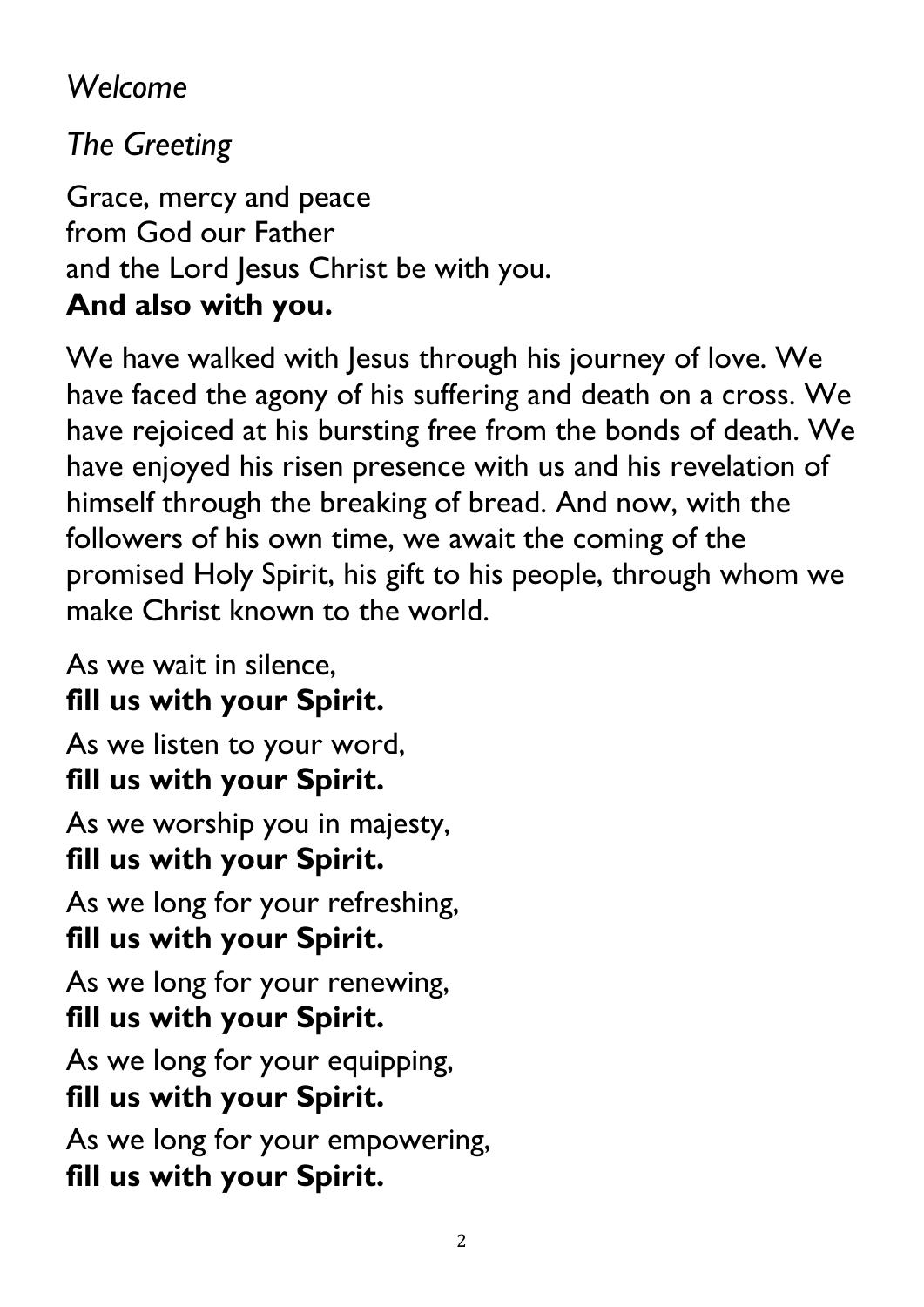*The Pentecost Reading Acts 2:1-21*

*at the end of the reading, the reader says:*

#### The Lord is here. **His Spirit is with us.**

*Prayer for Renewal* 

Be with us, Spirit of God; **Nothing can separate us from your love.** 

Breathe on us, breath of God; **Fill us with your saving power.** 

#### Speak in us, wisdom of God; **Bring strength, healing, and peace.**

Let us bless the Father, and the Son, and the Holy Spirit. **Let us praise and bless God for ever.** 

## *The Collect*

Let us pray that the Spirit will work through our lives to bring Christ to the world.

Holy Spirit, sent by the Father, ignite in us your holy fire; strengthen your children with the gift of faith, revive your Church with the breath of love, and renew the face of the earth, through Jesus Christ our Lord. **Amen.**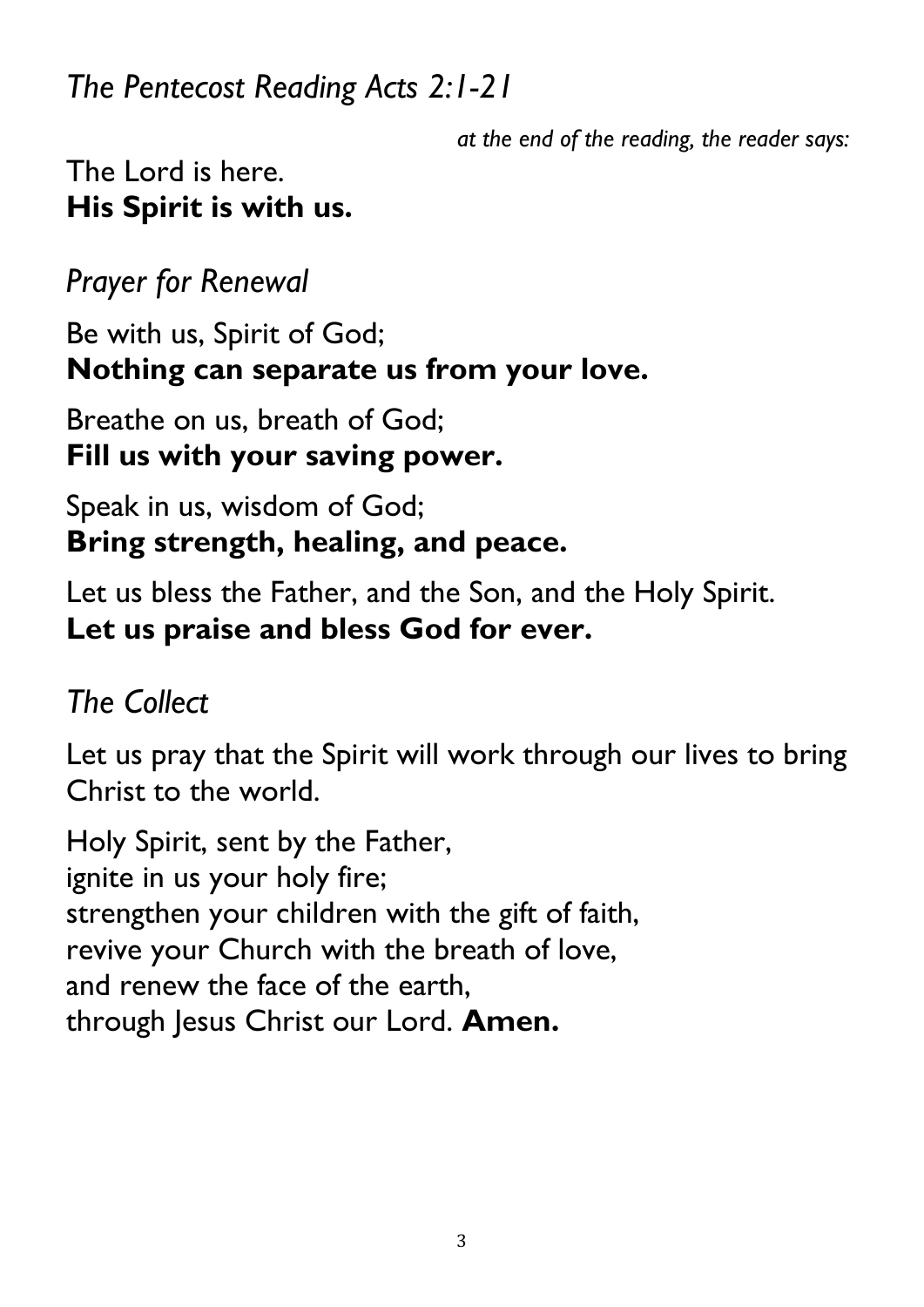## *Gospel Reading*

Alleluia, alleluia. Come, Holy Spirit, fill the hearts of your faithful people and kindle in them the fire of your love. **Alleluia.**

Hear the Gospel of our Lord Jesus Christ according to *N* **Glory to you, O Lord.**

*at the end of the reading:* This is the Gospel of the Lord. **Praise to you, O Christ.**

*Sermon*

## *Profession of Faith*

Let us affirm together with those who are being baptised the faith of the Church.

Do you believe and trust in God the Father source of all being and life, the One for whom we exist?

#### **I believe and trust in Him.**

Do you believe and trust in God the Son who took our human nature, died for us and rose again?

#### **I believe and trust in Him.**

Do you believe and trust in God the Holy Spirit who gives life to the people of God and makes Christ known in the world? **I believe and trust in Him.**

This is the faith of the Church. **This is our faith. We believe and trust in one God, Father, Son and Holy Spirit. Amen**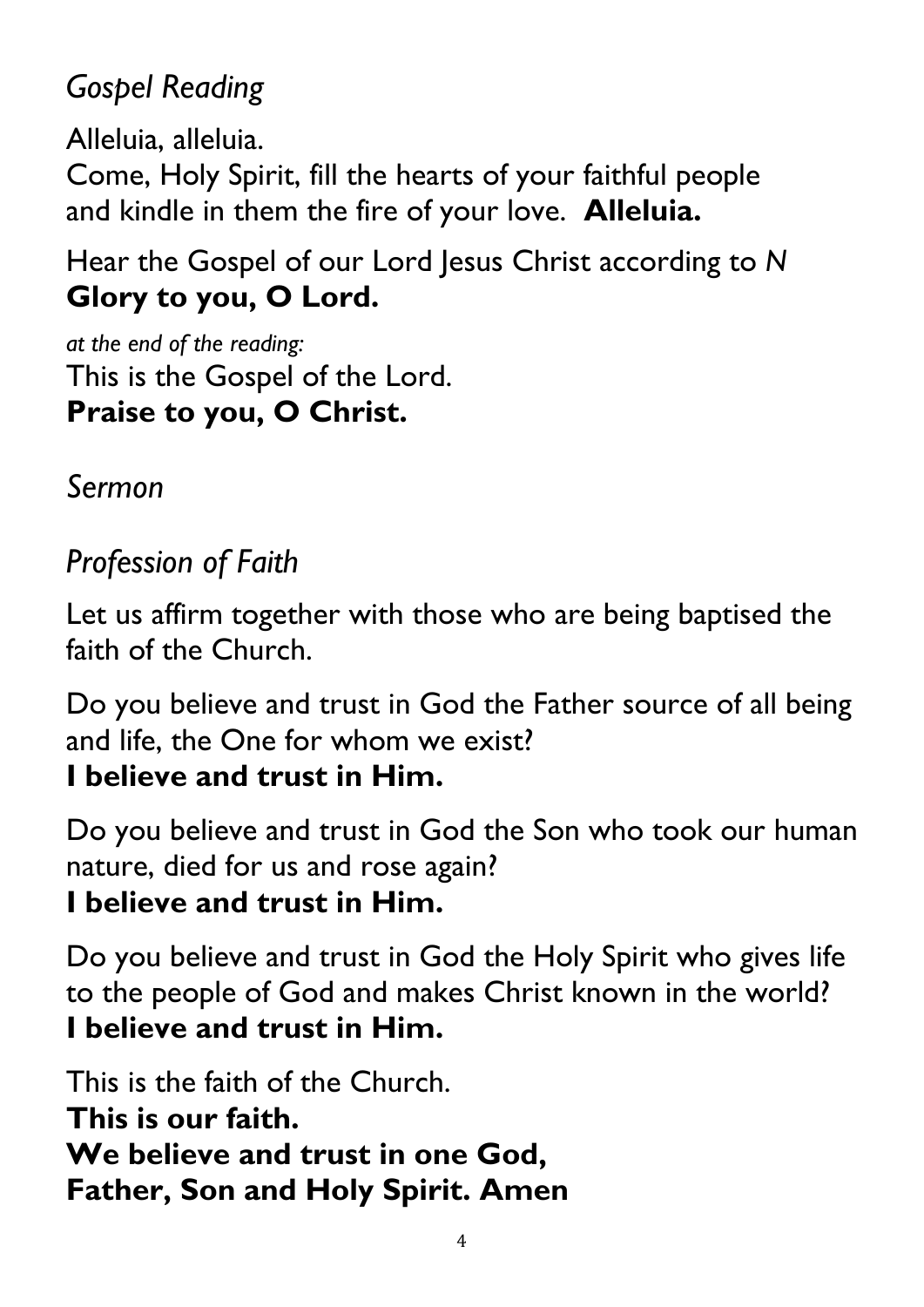*Prayers of Intercession*

*The Peace*

God has made us one in Christ. He has set his seal upon us and, as a pledge of what is to come, has given the Spirit to dwell in our hearts. Alleluia.

The peace of the Lord be always with you **and also with you.**

Let us offer one another a sign of peace.

*Preparation of the Table*

**Risen Lord Jesus Christ, we believe You, and all we have heard is true. When You break bread may we recognize You as the fire that burns within us, that we may bring light to Your world. Amen**

*The Eucharistic Prayer Please sit or kneel*

The Lord is here **His Spirit is with us.**

Lift up your hearts. **We lift them to the Lord.**

Let us give thanks to the Lord our God. **It is right to give thanks and praise.**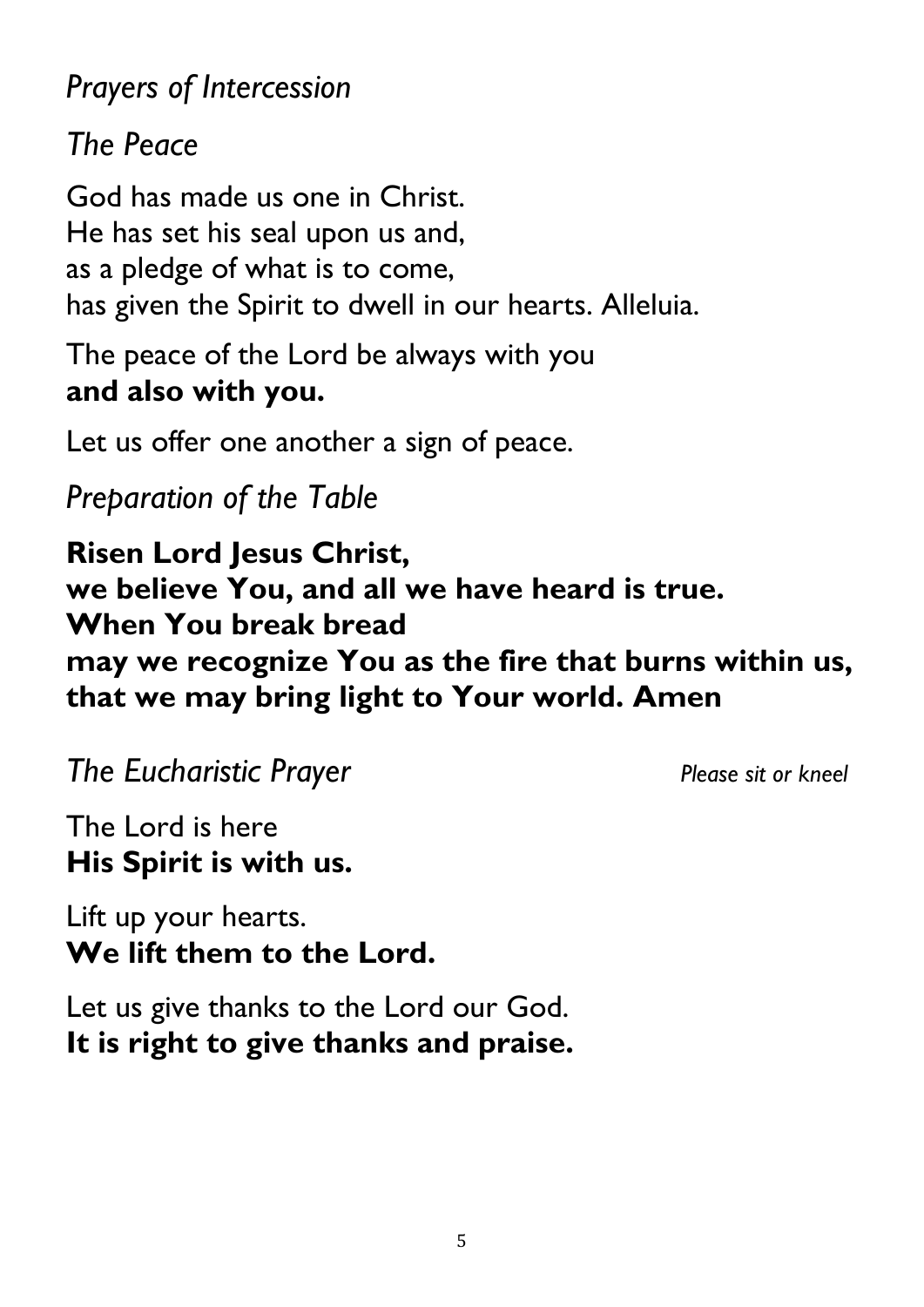It is always right to give You thanks, God our Creator, loving and faithful, holy and strong. You made us and the whole universe, and filled Your world with life.

You sent Your Son to live among us, Jesus our Saviour, Mary's child. He suffered on the cross; He died to save us from our sins; He rose in glory from the dead.

You send Your Spirit to bring new life to the world, and clothe us with power from on high. And so we join the angels to celebrate and say:

**Holy, holy, holy Lord, God of power and might, heaven and earth are full of Your glory. Hosanna in the highest. Blessed is he who comes in the name of the Lord. Hosanna in the highest.**

Father, on the night before He died, Jesus shared a meal with his friends. He took the bread, and thanked You. He broke it, and gave it to them, saying: Take and eat; this is my body, given for you. Do this to remember me.

After the meal, Jesus took the cup of wine. He thanked You, and gave it to them, saying: Drink this, all of you. This is my blood, the new promise of God's unfailing love. Do this to remember me.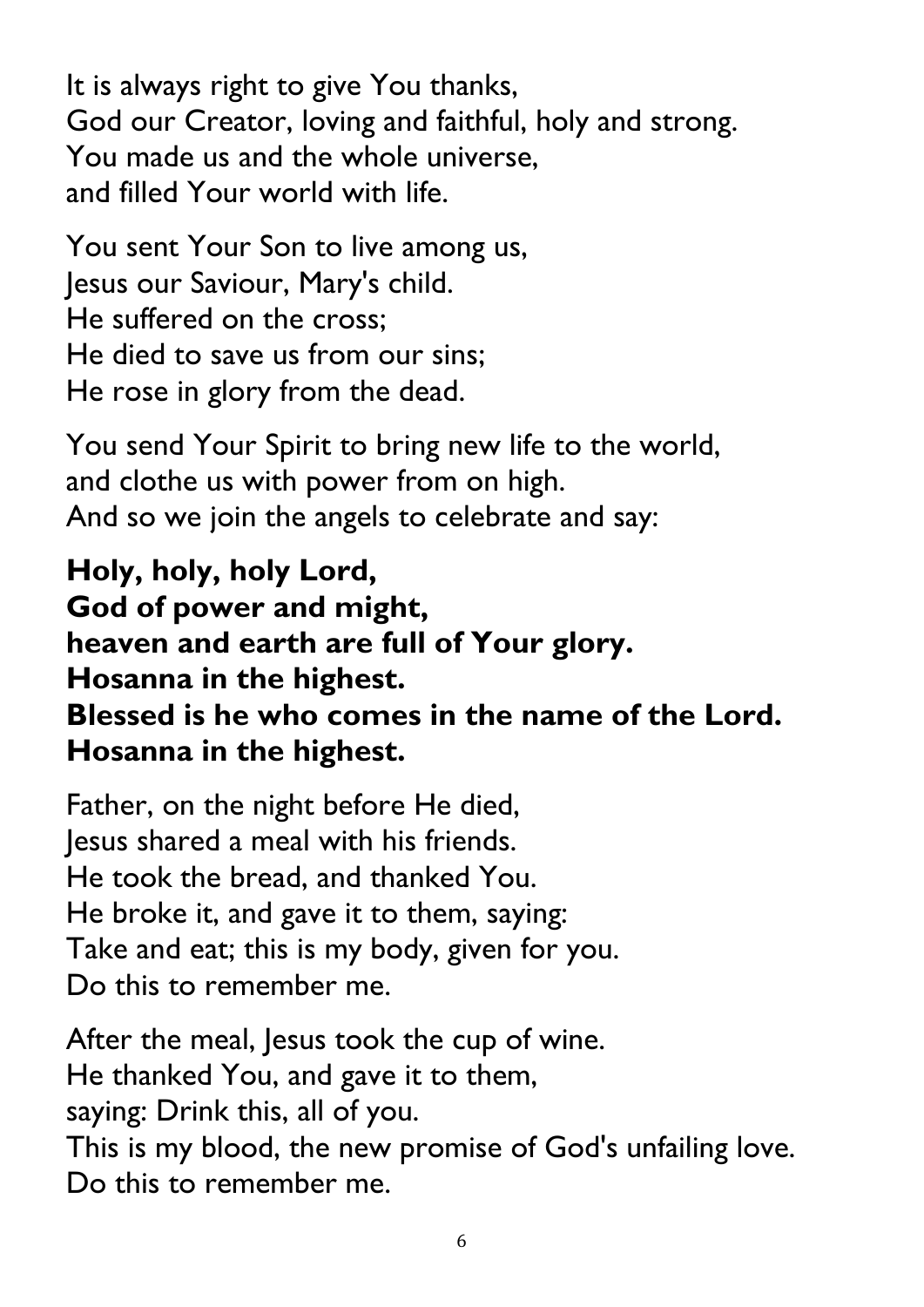#### Jesus Christ has died. **Jesus Christ has died.**

Jesus Christ is risen. **Jesus Christ is risen.**

#### Jesus Christ will come again. **Jesus Christ will come again.**

Father, as we bring this bread and wine, and remember His death and resurrection, send Your Holy Spirit, that we who share these gifts may be fed by Christ's body and His blood.

Pour Your Spirit on us that we may love one another, work for the healing of the earth, and share the good news of Jesus, as we wait for His coming in glory. For honour and praise belong to You, Father, with Jesus Your Son, and the Holy Spirit: one God, for ever and ever. **Amen, Amen, Amen.**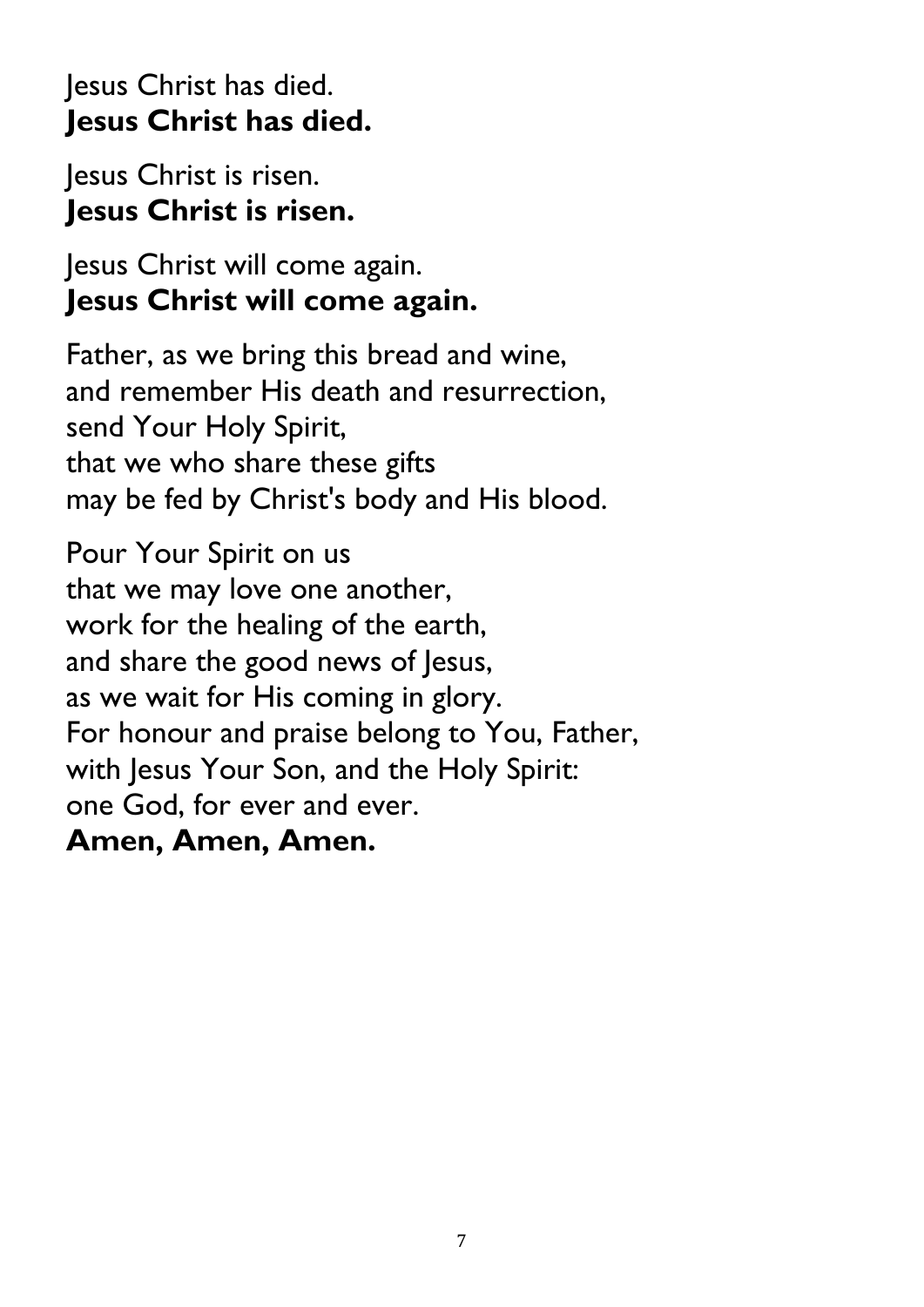*The Lord's Prayer*

Being made one by the power of the Spirit, let us pray with confidence as our Saviour has taught us:

**Our Father in heaven, hallowed be your name. Your Kingdom come, your will be done, on earth as in heaven Give us today our daily bread. Forgive us our sins, as we forgive those who sin against us. Lead us not into temptation, but deliver us from evil. For the kingdom, the power and the glory are yours. now and for ever. Amen**

#### *The Breaking of the Bread*

We break this bread to share in the body of Christ. **Though we are many, we are one body, because we all share in one bread.**

#### *Agnus Dei*

**Jesus, Lamb of God, have mercy on us.**

**Jesus, bearer of our sins, have mercy on us.**

**Jesus, redeemer of the world, grant us peace.**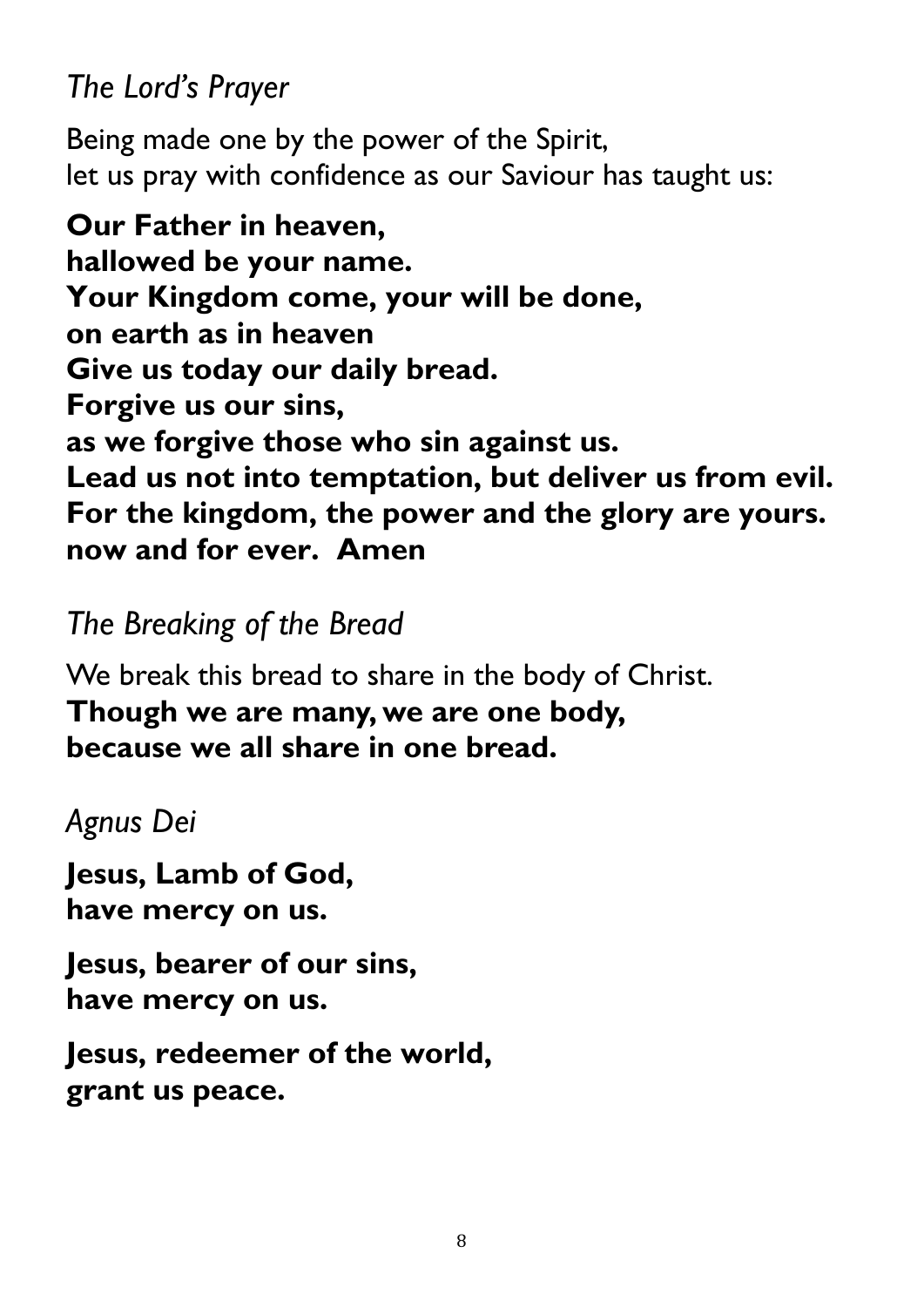## *Giving of Communion*

Jesus is the Lamb of God who takes away the sin of the world. Blessed are those who are called to his supper. **Lord, I am not worthy to receive you, but only say the word, and I shall be healed.**

*All are welcome at God's table. This prayer of Spiritual Communion is a beautiful way to remember Jesus and abide in Him.*

#### *Spiritual Communion*

**Lord Jesus Christ, since I cannot now receive you sacramentally, I humbly pray that you would come spiritually to my soul. Come, Lord Jesus, come and cleanse me, heal me, strengthen me, and unite me to you, now and for evermore. Amen**

### *Prayer after Communion*

Faithful God, who fulfilled the promises of Easter by sending us your Holy Spirit and opening to every race and nation the way of life eternal: open our lips by your Spirit, that every tongue may tell of your glory; through Jesus Christ our Lord. **Amen**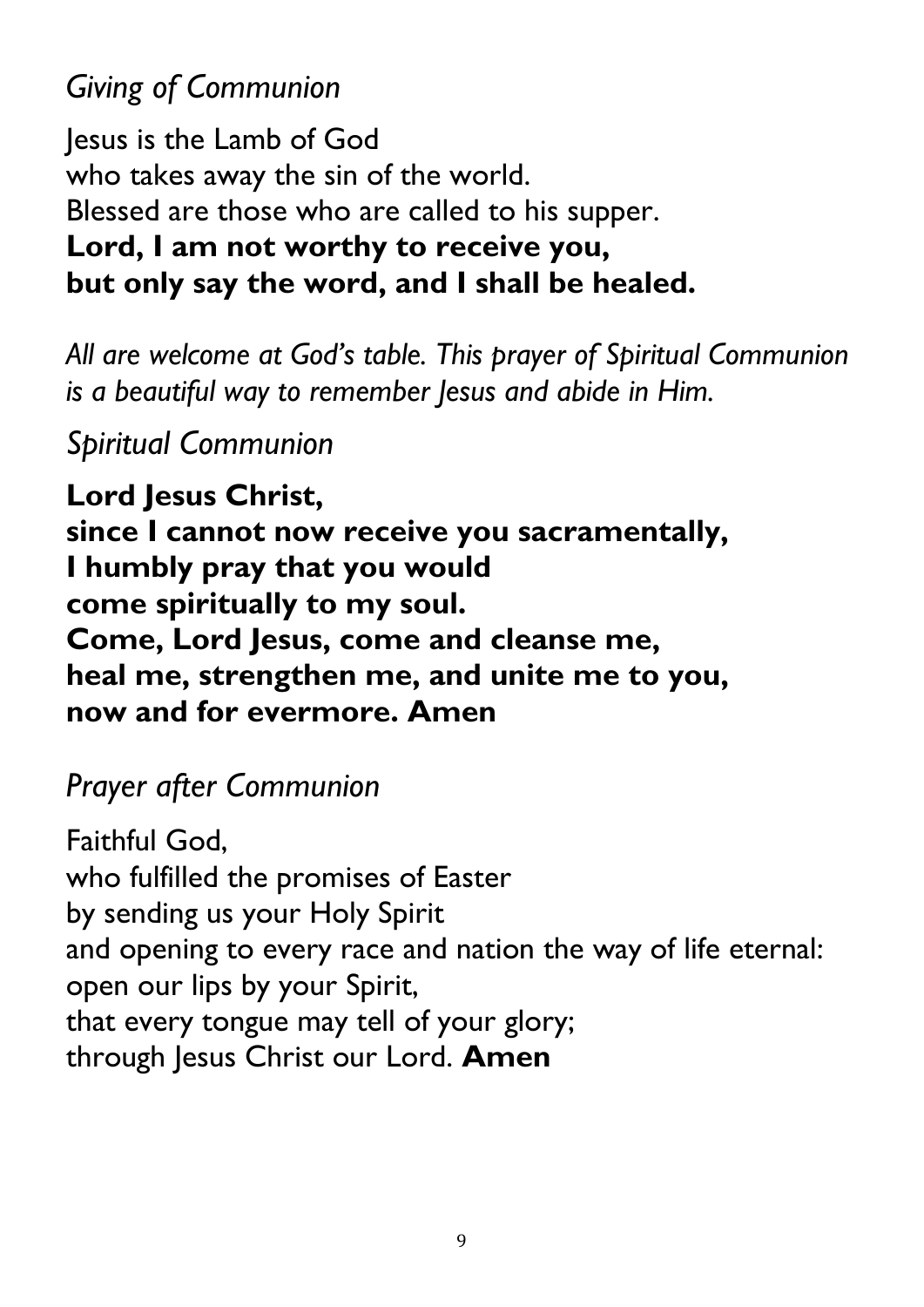**Come Holy Spirit, to all baptised in Your Name, that we may turn to good whatever lies ahead. Give us passion, give us fire; make us transform the world from what it is, to what You have created it to be. Amen**

### *Commission*

For fifty days we have celebrated the victory of our Lord Jesus Christ over the powers of sin and death. We have proclaimed God's mighty acts and we have prayed that the power that was at work when God raised Jesus from the dead might be at work in us.

As part of God's Church here in Geddington and Weekley, I call upon you to live out what you proclaim.

Empowered by the Holy Spirit, will you dare to walk into God's future, trusting him to be your guide? **By the Spirit's power, we will.**

Will you dare to embrace each other and grow together in love? **We will.**

Will you dare to share your riches in common and minister to each other in need? **We will.**

Will you dare to pray for each other until your hearts beat with the longings of God? **We will.**

Will you dare to carry the light of Christ into the world's dark places? **We will.**